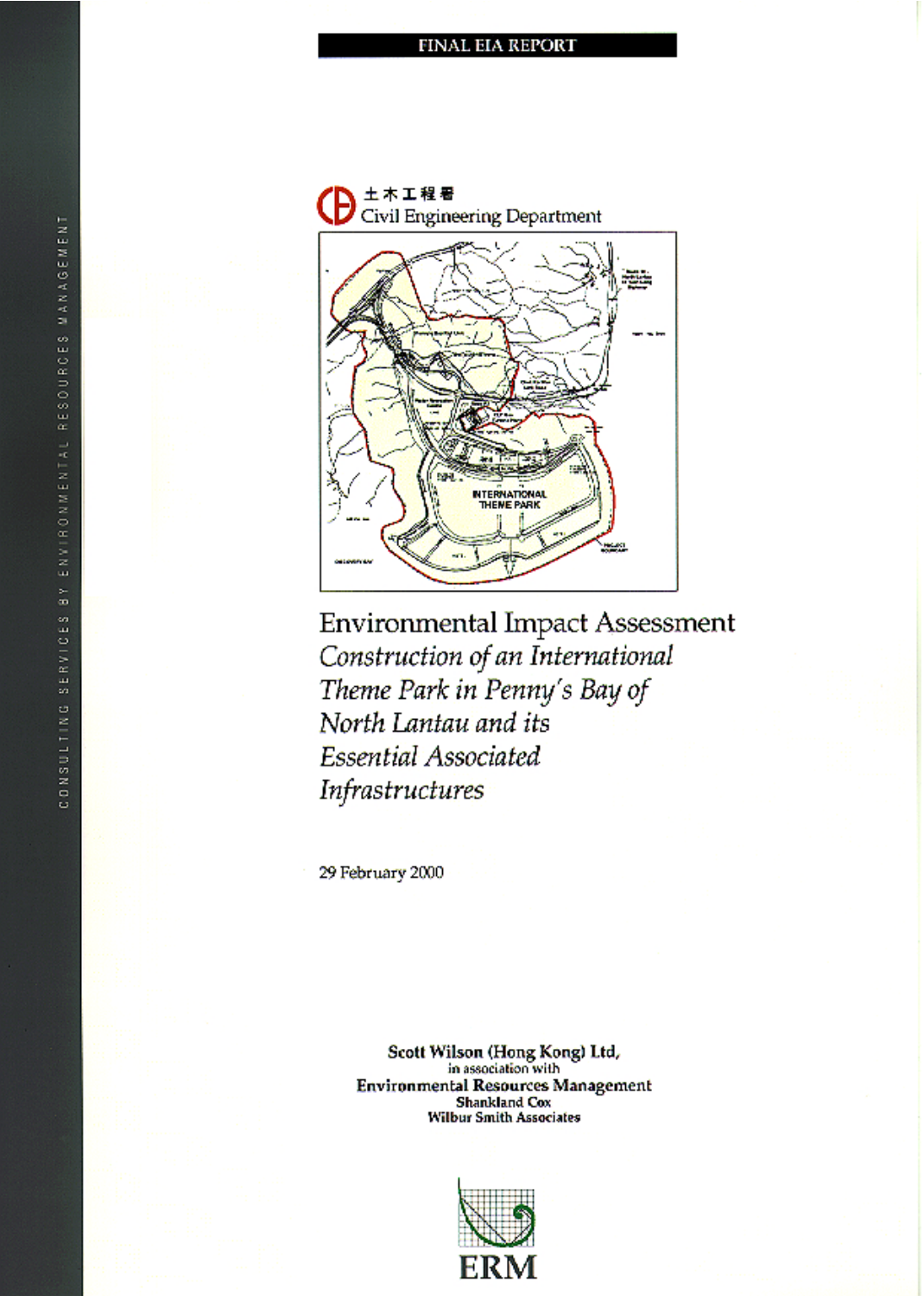# **CONTENT**

| $\mathbf{1}$   |              | <b>INTRODUCTION</b>                                            | $1 - 1$  |
|----------------|--------------|----------------------------------------------------------------|----------|
|                | 1.1          | Background                                                     | $1 - 1$  |
|                | 1.2          | The Proposed Project and Designated Projects (DPS)             | $1 - 2$  |
|                | 1.3          | Purpose and Objectives of The EIA                              | $1 - 2$  |
|                | 1.4          | Key Environmental Issues and Study Approach                    | $1 - 3$  |
|                | 1.5          | Inter-Relationship With Other EIA Studies                      | $1 - 5$  |
|                | 1.6          | <b>Structure of The EIA</b>                                    | $1-6$    |
| $\overline{2}$ |              | PROJECT DESCRIPTION                                            | $2 - 1$  |
|                | 2.1          | <b>Project Requirements</b>                                    | $2 - 1$  |
|                | 2.2          | <b>Project Facilities Overview</b>                             | $2 - 2$  |
|                | 2.3          | EIA Ordinance Requirements and Designated Projects             | $2 - 4$  |
|                | 2.4          | Site Location and History                                      | $2 - 4$  |
|                | 2.5          | Project Design, Construction and Implementation                | $2 - 8$  |
|                | 2.6          | Land Reclamation/Site Formation Construction                   | $2 - 8$  |
|                | 2.7          | Theme Park and Associated Developments                         | $2 - 12$ |
|                | 2.8          | <b>Water Recreation Centre</b>                                 | $2 - 18$ |
|                | 2.9          | Road Transportation                                            | $2 - 20$ |
|                | 2.10         | Penny's Bay Rail Link (PBRL)                                   | $2 - 23$ |
|                | 2.11         | Stormwater Drainage, Sewerage and Other Utilities              | $2 - 26$ |
|                | 2.12         | Other Associated Theme Park Developments                       | $2 - 27$ |
|                | 2.13         | <b>Concurrent Projects</b>                                     | $2 - 28$ |
|                | 2.14         | Benefits and Disbenefits of The Project                        | $2-29$   |
|                | 2.15         | Scenarios With and Without The Project                         | $2 - 31$ |
| 3              |              | <b>AIR QUALITY</b>                                             | $3-1$    |
|                | 3.1          | Introduction                                                   | $3-1$    |
|                | 3.2          | <b>Evaluation Criteria</b>                                     | $3-1$    |
|                | 3.3          | <b>Baseline Conditions and Sensitive Receivers</b>             | $3-2$    |
|                | 3.4          | <b>Construction Phase</b>                                      | $3 - 5$  |
|                | 3.5          | <b>Operational Phase</b>                                       | $3-15$   |
|                | 3.6          | <b>Residual Impacts</b>                                        | $3 - 35$ |
|                | 3.7          | <b>Environmental Monitoring and Audit</b>                      | $3 - 36$ |
|                | 3.8          | Conclusions                                                    | $3 - 36$ |
| 4              | <b>NOISE</b> |                                                                | $4 - 1$  |
|                | 4.1          | Introduction                                                   | $4 - 1$  |
|                | 4.2          | <b>Statutory Requirements and Evaluation Criteria</b>          | $4 - 2$  |
|                | 4.3          | <b>Noise Sensitive Receivers</b>                               | $4 - 8$  |
|                | 4.4          | <b>Assessment Methodology</b>                                  | $4 - 13$ |
|                | 4.5          | <b>Identification of Potential Environmental Noise Impacts</b> | $4 - 20$ |
|                | 4.6          | Mitigation of Adverse Construction Noise Impacts               | $4 - 28$ |
|                |              |                                                                |          |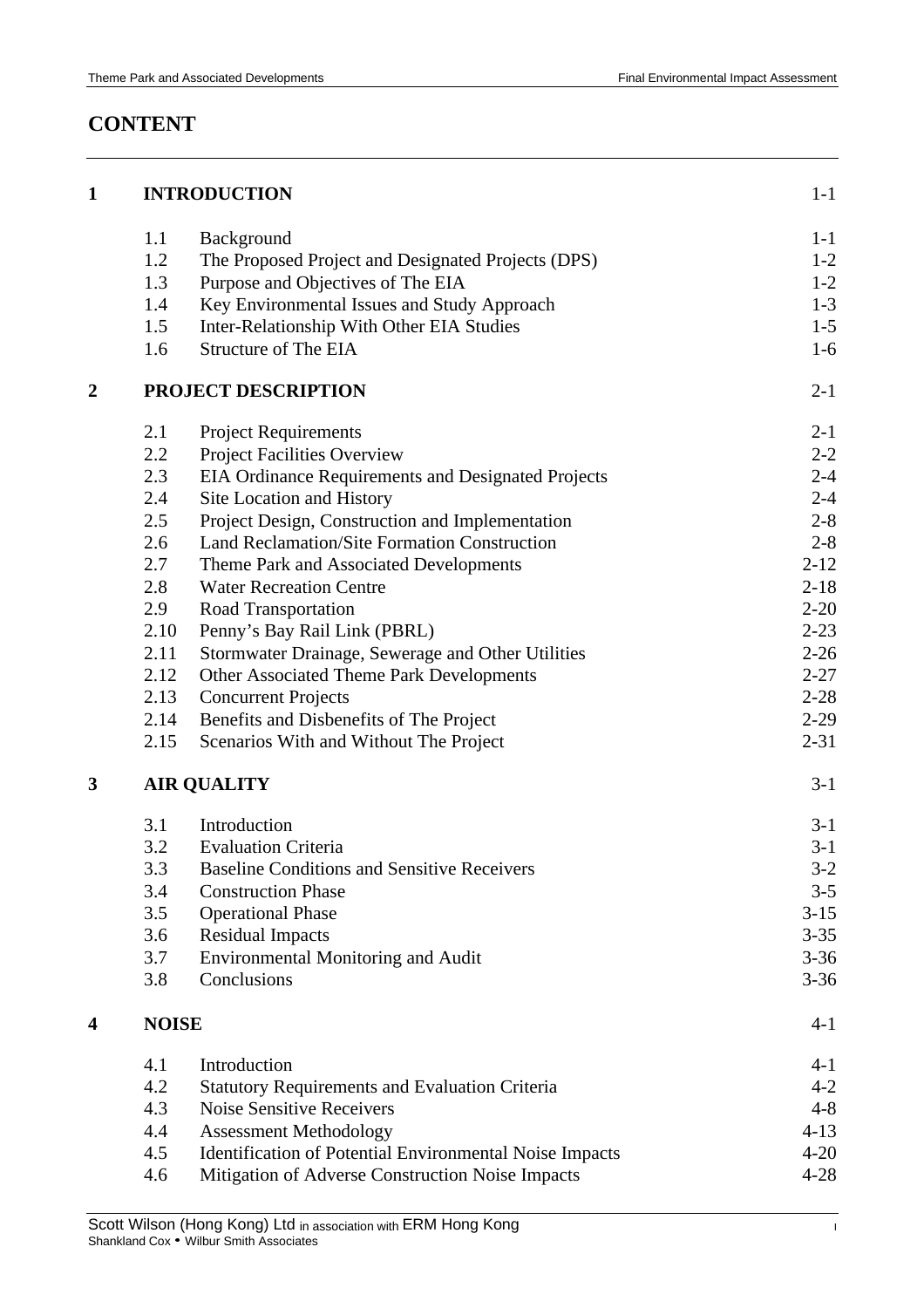|   | 4.7  | Mitigation of Adverse Operational Noise Impacts          | $4 - 31$ |
|---|------|----------------------------------------------------------|----------|
|   | 4.8  | <b>Residual Environmental Impacts</b>                    | $4 - 31$ |
|   | 4.9  | Environmental Monitoring and Audit                       | $4 - 31$ |
|   | 4.10 | Conclusions                                              | $4 - 31$ |
| 5 |      | <b>WATER QUALITY</b>                                     | $5 - 1$  |
|   | 5.1  | Introduction                                             | $5 - 1$  |
|   | 5.2  | <b>Relevant Legislation and Guidelines</b>               | $5 - 1$  |
|   | 5.3  | <b>Existing Environment/Sensitive Receivers</b>          | $5 - 2$  |
|   | 5.4  | <b>Assessment Methodology - Construction</b>             | $5 - 6$  |
|   | 5.5  | Identification of Environmental Impacts - Construction   | $5 - 8$  |
|   | 5.6  | Assessment of Environmental Impacts - Construction       | $5 - 14$ |
|   | 5.7  | Mitigation of Environmental Impacts - Construction Phase | $5 - 33$ |
|   | 5.8  | <b>Assessment Methodology - Operation</b>                | $5 - 40$ |
|   | 5.9  | Identification of Environmental Impacts - Operation      | $5 - 46$ |
|   | 5.10 | Assessment of Environmental Impacts - Operation          | $5 - 57$ |
|   | 5.11 | Mitigation of Adverse Environmental Impacts - Operation  | $5 - 74$ |
|   | 5.12 | <b>Residual Environmental Impacts</b>                    | 5-79     |
|   | 5.13 | Environmental Monitoring and Audit                       | $5 - 80$ |
|   | 5.14 | Conclusions                                              | $5 - 81$ |
|   | 5.15 | <b>Impact Summary</b>                                    | 5-84     |
| 6 |      | <b>WASTE MANAGEMENT IMPLICATIONS</b>                     | $6 - 1$  |
|   | 6.1  | Introduction                                             | $6 - 1$  |
|   | 6.2  | Legislation and Guidelines                               | $6 - 1$  |
|   | 6.3  | <b>Baseline Condition</b>                                | $6 - 5$  |
|   | 6.4  | <b>Assessment Methodology</b>                            | $6 - 5$  |
|   | 6.5  | Identification of Potential Environmental Impacts        | $6 - 6$  |
|   | 6.6  | Prediction and Evaluation of Environmental Impacts       | $6 - 22$ |
|   | 6.7  | <b>Mitigation Measures</b>                               | $6 - 41$ |
|   | 6.8  | <b>Evaluation of Residual Environmental Impacts</b>      | $6 - 48$ |
|   | 6.9  | <b>Environmental Monitoring and Audit</b>                | $6 - 48$ |
|   | 6.10 | <b>Conclusion and Recommendations</b>                    | $6 - 48$ |
|   | 6.11 | <b>Impacts Summary</b>                                   | $6 - 51$ |
| 7 |      | <b>TERRESTRIAL ECOLOGY</b>                               | $7 - 1$  |
|   | 7.1  | Introduction                                             | $7-1$    |
|   | 7.2  | Legislation, Standards, Guidelines and Criteria          | $7 - 1$  |
|   | 7.3  | <b>Existing Environment and Sensitive Receivers</b>      | $7 - 2$  |
|   | 7.4  | <b>Assessment Methodology</b>                            | $7 - 14$ |
|   | 7.5  | <b>Identification of Environmental Impacts</b>           | $7 - 15$ |
|   | 7.6  | Prediction and Assessment of Environmental Impacts       | $7 - 15$ |
|   | 7.7  | General Mitigation of Adverse Environmental Impacts      | $7 - 20$ |
|   | 7.8  | <b>Residual Environmental Impacts</b>                    | $7 - 21$ |
|   | 7.9  | Environmental Monitoring and Audit (EM&A)                | $7 - 22$ |
|   | 7.10 | Conclusions                                              | $7 - 22$ |
|   |      |                                                          |          |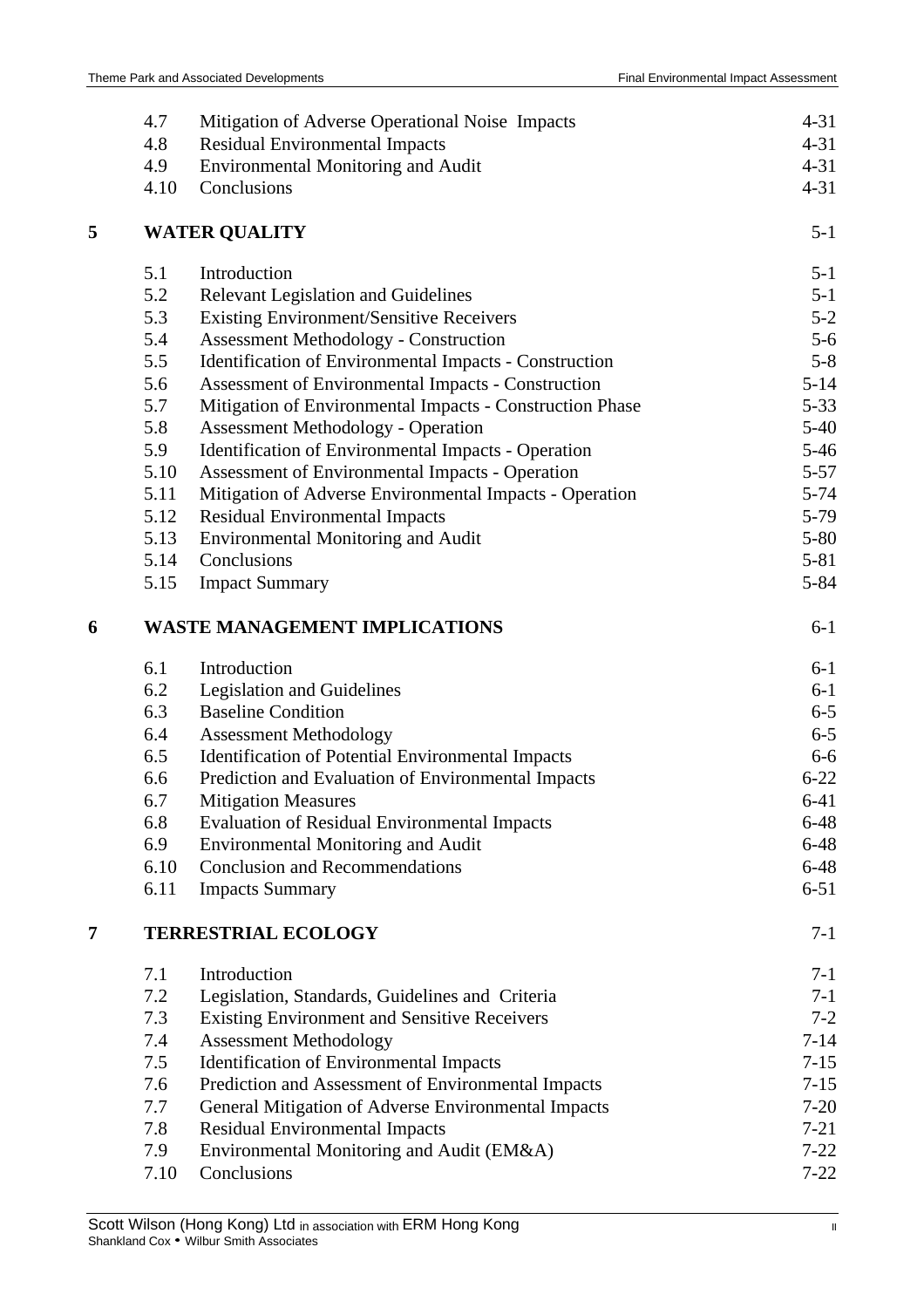| 8  |       | <b>MARINE ECOLOGY</b>                                      | $8 - 1$   |
|----|-------|------------------------------------------------------------|-----------|
|    | 8.1   | Introduction                                               | $8 - 1$   |
|    | 8.2   | Legislation, Standards, Guidelines and Criteria            | $8 - 1$   |
|    | 8.3   | <b>Existing Environment</b>                                | $8 - 1$   |
|    | 8.4   | <b>Assessment Methodology</b>                              | $8 - 5$   |
|    | 8.5   | Identification of Environmental Impacts - Construction     | $8 - 5$   |
|    | 8.6   | Assessment of Environmental Impacts - Construction         | $8 - 13$  |
|    | 8.7   | Mitigation of Adverse Environmental Impacts - Construction | $8 - 13$  |
|    | 8.8   | <b>Identification of Environmental Impacts - Operation</b> | $8 - 15$  |
|    | 8.9   | Assessment of Environmental Impacts - Operation            | $8 - 17$  |
|    | 8.10  | Mitigation of Adverse Environmental Impacts - Operation    | $8 - 18$  |
|    | 8.11  | <b>Residual Impact</b>                                     | $8 - 18$  |
|    | 8.12  | <b>Ecological Monitoring and Audit Requirements</b>        | $8 - 20$  |
|    | 8.13  | Conclusions                                                | $8 - 20$  |
| 9  |       | <b>FISHERIES IMPACT ASSESSMENT</b>                         | $9 - 1$   |
|    | 9.1   | Introduction                                               | $9 - 1$   |
|    | 9.2   | <b>Legislation and Standards</b>                           | $9-1$     |
|    | 9.3   | Existing Environment and Fisheries Sensitive Receivers     | $9 - 2$   |
|    | 9.4   | <b>Assessment Methodology</b>                              | $9 - 5$   |
|    | 9.5   | Identification of Environmental Impacts - Construction     | $9 - 5$   |
|    | 9.6   | Assessment of Environmental Impacts - Construction         | $9 - 8$   |
|    | 9.7   | Mitigation of Adverse Environmental Impacts - Construction | $9 - 8$   |
|    | 9.8   | Identification of Environmental Impacts - Operation        | $9 - 9$   |
|    | 9.9   | Assessment of Environmental Impacts - Operation            | $9 - 10$  |
|    | 9.10  | Mitigation of Adverse Environmental Impacts - Operation    | $9 - 11$  |
|    | 9.11  | <b>Residual Environmental Impacts</b>                      | $9 - 11$  |
|    | 9.12  | <b>Environmental Monitoring and Audit</b>                  | $9 - 12$  |
|    | 9.13  | Conclusions                                                | $9 - 12$  |
| 10 |       | HAZARD ASSESSMENT OF DANGEROUS GOODS (FIREWORKS, SODIUM    |           |
|    |       | HYPOCHLORITE) INCIDENTS RESULTING IN LOSS OF LIFE          | $10-1$    |
|    | 10.1  | Introduction                                               | $10-1$    |
|    | 10.2  | Legislation, Standards, Guidelines and Criteria            | $10-1$    |
|    | 10.3  | <b>Study Approach and Methodology</b>                      | $10-5$    |
|    | 10.4  | Description On Theme Park Development                      | $10-5$    |
|    | 10.5  | <b>Review of Incidents</b>                                 | $10 - 14$ |
|    | 10.6  | <b>Hazard Identification</b>                               | $10 - 20$ |
|    | 10.7  | <b>Frequency Analysis</b>                                  | $10-28$   |
|    | 10.8  | <b>Consequence Modelling</b>                               | $10-34$   |
|    | 10.9  | <b>Risk Summation and Risk Results</b>                     | 10-38     |
|    | 10.10 | Risk Mitigation and Cost-Benefit Analysis                  | $10-41$   |
|    |       | 10.11 Conclusions                                          | $10 - 45$ |
|    |       | 10.12 Impact Summary                                       | 10-46     |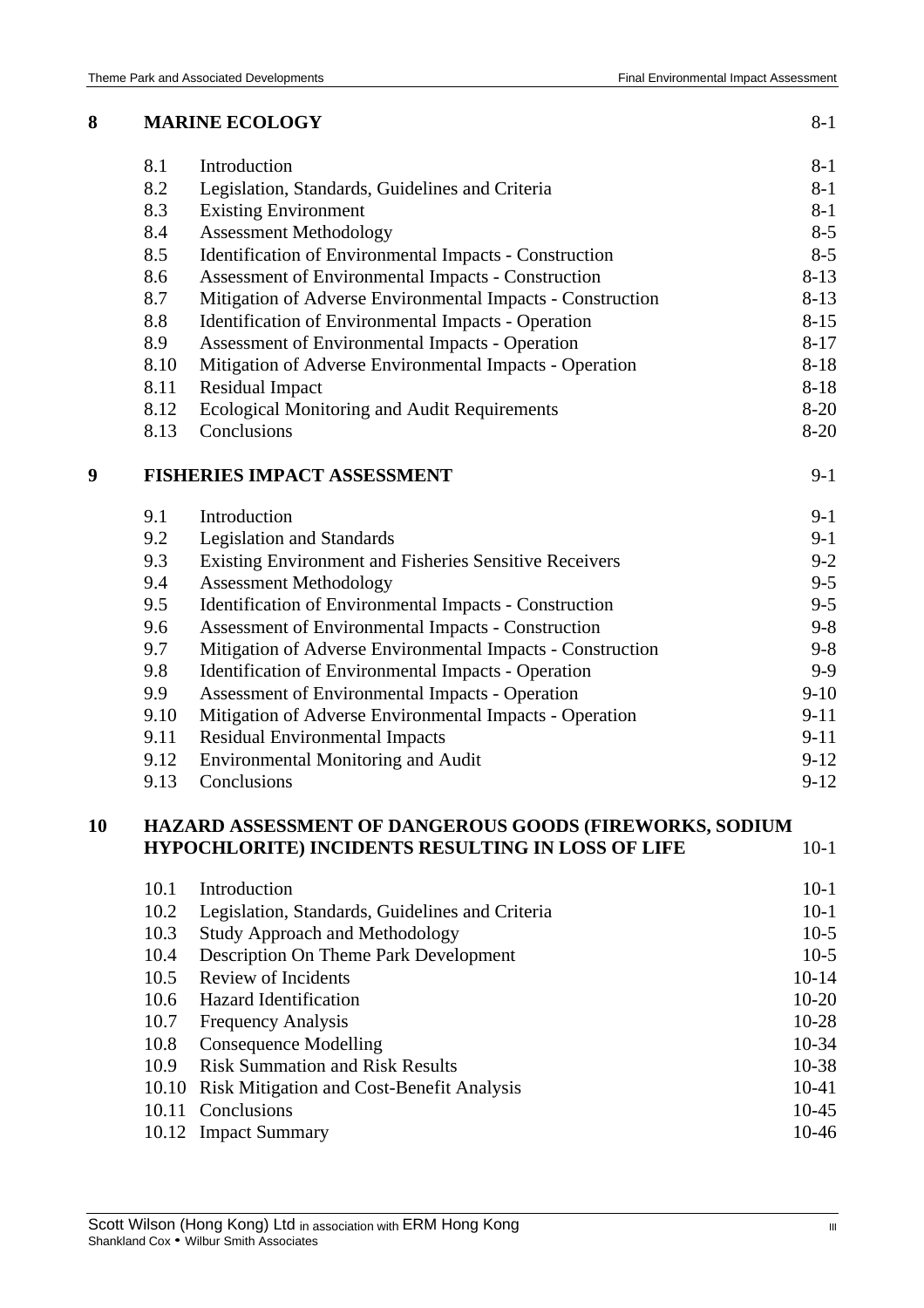| 11. |                                    | <b>CULTURAL HERITAGE</b>                                           | $11 - 1$  |
|-----|------------------------------------|--------------------------------------------------------------------|-----------|
|     | 11.1                               | Introduction                                                       | $11 - 1$  |
|     | 11.2                               | Legislation, Standards, Guidelines & Criteria                      | $11 - 1$  |
|     | 11.3                               | <b>Assessment Scope and Methodology</b>                            | $11-2$    |
|     | 11.4                               | <b>Existing Environment</b>                                        | $11 - 4$  |
|     | 11.5                               | Potential Sources of Impacts - Construction and Operation          | $11-6$    |
|     | 11.6                               | <b>Evaluation of Cultural Heritage Impacts</b>                     | $11 - 7$  |
|     | 11.7                               | Mitigation of Adverse Environmental Impacts                        | $11-9$    |
|     | 11.8                               | Residual Environmental Impact                                      | $11 - 10$ |
|     | 11.9                               | Conclusions                                                        | $11 - 11$ |
| 12  |                                    | <b>LAND CONTAMINATION</b>                                          | $12 - 1$  |
|     | 12.1                               | Introduction                                                       | $12 - 1$  |
|     | 12.2                               | <b>Statutory Requirements and Evaluation Criteria</b>              | $12 - 2$  |
|     | 12.3                               | <b>Existing Environmental Sensitive Receivers</b>                  | $12 - 2$  |
|     | 12.4                               | <b>Assessment Methodology</b>                                      | $12-3$    |
|     | 12.5                               | Identification of Environmental Impacts                            | $12-5$    |
|     | 12.6                               | Assessment of Environmental Impacts                                | $12 - 7$  |
|     | 12.7                               | Mitigation of Adverse Environmental Impacts                        | $12 - 12$ |
|     | 12.8                               | Conclusions                                                        | $12 - 15$ |
|     | 12.9                               | <b>Impacts Summary</b>                                             | $12 - 16$ |
| 13  | <b>LANDSCAPE AND VISUAL IMPACT</b> |                                                                    | $13-1$    |
|     | 13.1                               | Introduction                                                       | $13-1$    |
|     | 13.2                               | <b>Baseline Conditions</b>                                         | $13-1$    |
|     | 13.3                               | <b>Impact On Landscape Elements</b>                                | $13 - 2$  |
|     | 13.4                               | <b>Impact On Landscape Character</b>                               | $13 - 3$  |
|     | 13.5                               | Visual Impact                                                      | $13-3$    |
|     | 13.6                               | <b>Mitigation Measures</b>                                         | $13 - 3$  |
|     | 13.7                               | <b>Cumulative Impact</b>                                           | $13 - 4$  |
|     | 13.8                               | Residual Impact and Acceptability of Impact                        | $13-5$    |
| 14  |                                    | CONSIDERATION OF DIFFERENT PROJECT SITING, ALIGNMENT OPTIONS       |           |
|     |                                    | AND DIFFERENT TYPES OF TRANSPORT MODES                             | $14-1$    |
|     | 14.1                               | Introduction                                                       | $14 - 1$  |
|     | 14.2                               | <b>Different Project Siting Options</b>                            | $14 - 1$  |
|     | 14.3                               | <b>Access By Different Transport Modes</b>                         | $14-5$    |
| 15  |                                    | <b>TERRITORY-WIDE ENVIRONMENTAL IMPLICATIONS</b>                   | $15 - 1$  |
|     | 15.1                               | Introduction                                                       | $15 - 1$  |
|     | 15.2                               | Territory-Wide Air Emissions Caused By Theme Park Traffic          | $15 - 1$  |
|     | 15.3                               | Territory-Wide Implications of The Theme Park To Water Quality and |           |
|     |                                    | Hydrodynamics                                                      | $15 - 1$  |
|     | 15.4                               | Territory-Wide Implications of The Theme Park Waste Arisings       | $15 - 2$  |
| 16  |                                    | <b>IMPLEMENTATION SCHEDULES</b>                                    | $16-1$    |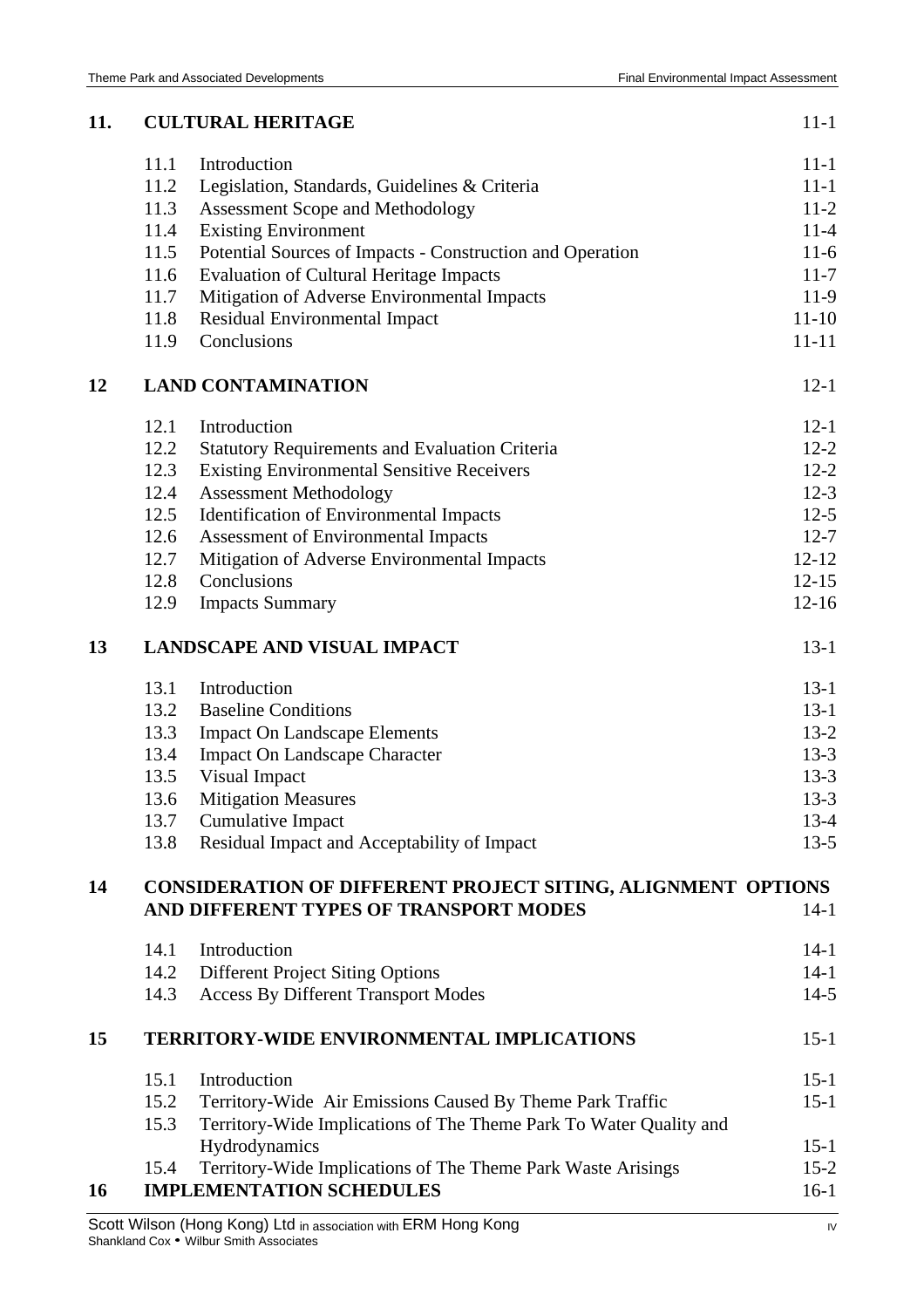|    | 16.1  | Introduction                                                 | $16-1$    |
|----|-------|--------------------------------------------------------------|-----------|
| 17 |       | <b>CONCLUSIONS AND SUMMARY OF ENVIRONMENTAL OUTCOMES</b>     | $17-1$    |
|    | 17.1  | Introduction                                                 | $17 - 1$  |
|    | 17.2  | <b>Summary of Envrionmental Outcomes</b>                     | $17 - 2$  |
|    | 17.3  | Air Quality                                                  | $17 - 2$  |
|    | 17.4  | <b>Noise</b>                                                 | $17 - 3$  |
|    | 17.5  | <b>Water Quality</b>                                         | $17 - 4$  |
|    | 17.6  | <b>Waste Management</b>                                      | $17 - 5$  |
|    | 17.7  | <b>Terrestrial Ecology</b>                                   | $17-6$    |
|    | 17.8  | Marine Ecology                                               | $17 - 7$  |
|    | 17.9  | Fisheries                                                    | $17-9$    |
|    |       | 17.10 Risk To Life Assessment                                | $17-9$    |
|    |       | 17.11 Cultural Heritage                                      | $17-9$    |
|    |       | 17.12 Landscape and Visual                                   | $17 - 11$ |
|    |       | 17.13 Land Contamination                                     | $17 - 11$ |
|    |       | 17.14 Territory-Wide Environmental Implications              | $17 - 12$ |
|    |       | 17.15 Environmental Monitring and Audit (EM&A)               | $17 - 12$ |
|    | 17.16 | Environmental Benefits, Designs, Key Protection Measures and |           |
|    |       | Enhancements                                                 | $17 - 12$ |
|    |       | 17.17 Overall Conclusions                                    | $17 - 13$ |
|    |       |                                                              |           |